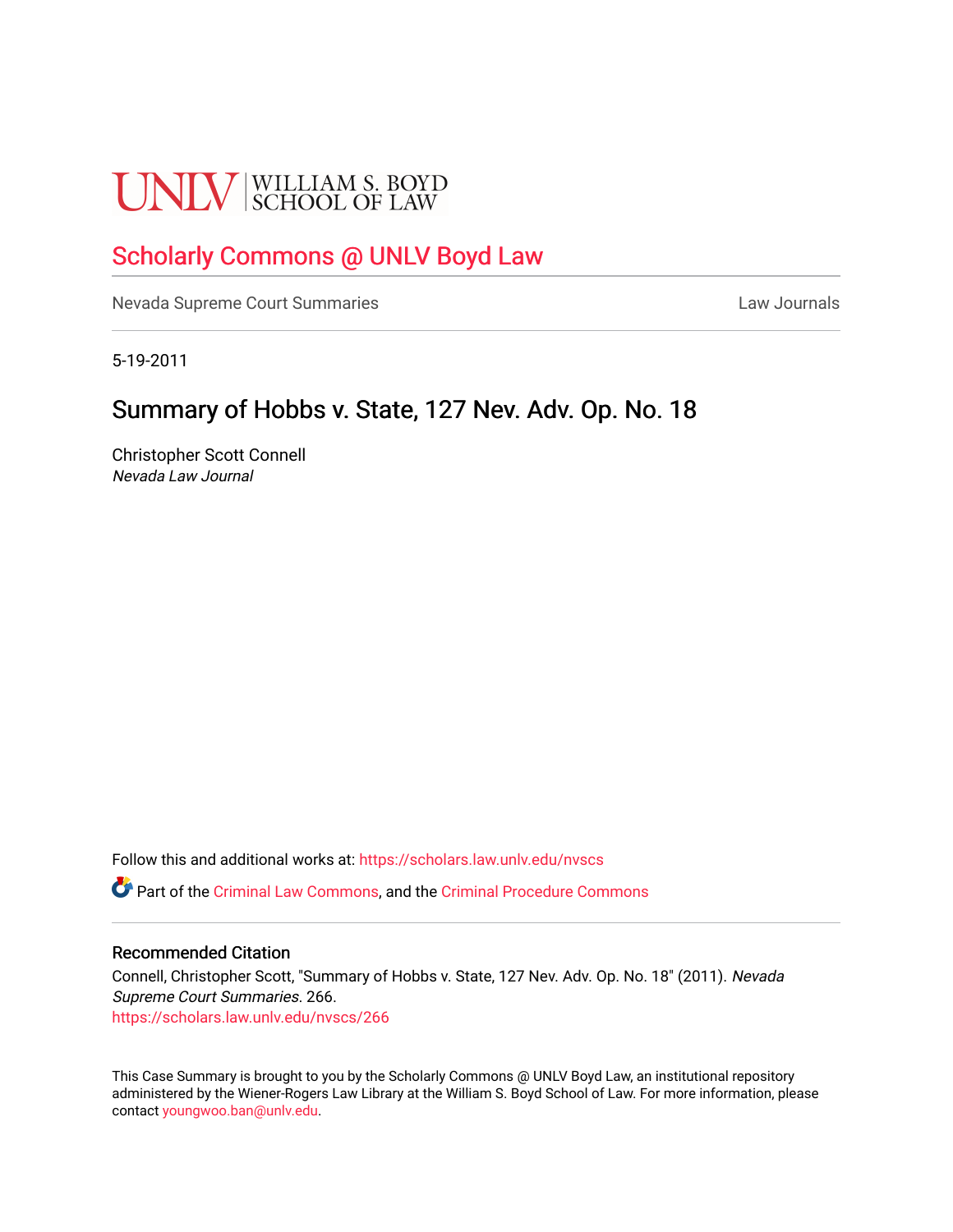*Hobbs v. State*, [1](#page-1-0)27 Nev. Adv. Op. No. 18 (May 19, 2011)<sup>1</sup>

#### CRIMINAL LAW – ASSAULT AND BATTERY

#### **Summary**

An appeal from a judgment of conviction, by way of jury verdict, for battery and injury to other property.

#### **Disposition/Outcome**

The Supreme Court of Nevada affirmed that spitting on another person constitutes a battery under NRS 200.481. The Court further held that the enhanced felony sentence for the appellant under NRS 200.481(1)(c) was erroneous because the State did not sufficiently establish the existence or constitutionality of his prior domestic battery misdemeanor convictions.

#### **Factual and Procedural History**

Timothy Lee Hobbs ("Hobbs") entered a salon where his ex-girlfriend Patricia McClain ("McClain") was having her nails done, and became enraged that she was spending money on her appearance. The two got in an argument, and Hobbs left. Hobbs shortly returned to the salon, spit in McClain's face, then went outside and threw a rock through her car windshield.

Hobbs was charged with domestic battery and injury to other property. Because Hobbs had two prior domestic battery misdemeanors, the State moved to elevate the current offense to a felony under NRS 200.485, which would result in a habitual criminal enhancement pursuant to NRS [2](#page-1-1)07.010.<sup>2</sup> Hobbs filed a writ of *habeas corpus*, arguing that spitting did not satisfy the elements of battery under NRS 200.481.<sup>[3](#page-1-2)</sup> The district court dismissed the petition and found that spitting constituted battery under NRS 200.[4](#page-1-3)81.<sup>4</sup> At trial, a jury found Hobbs guilty of battery and injury to other property.<sup>[5](#page-1-4)</sup>

During sentencing, the State moved to convict Hobbs as a habitual felon and entered in six copies of Hobbs' prior felony convictions, but did not mention his prior domestic battery misdemeanor convictions, or present evidence of the constitutional validity of these convictions. Hobbs was sentenced to 10 to 25 years in prison for domestic battery and 1 year for injury to other property, to run concurrently. Hobbs appealed the sentence.<sup>[6](#page-1-5)</sup>

 $\overline{a}$ 

<sup>&</sup>lt;sup>1</sup> By Christopher Scott Connell

<span id="page-1-1"></span><span id="page-1-0"></span><sup>&</sup>lt;sup>2</sup> NEV. REV. STAT. § 200.485 is Nevada's domestic battery statute. NEV. REV. STAT. § 200.485(1)(c) states that a third conviction for domestic battery within seven years is a class C felony and shall be punished as provided in NEV. REV. STAT. § 193.130. A habitual criminal enhancement under NEV. REV. STAT. § 207.010 carries a maximum term of life in prison.

<span id="page-1-2"></span> $3$  Nev. Rev. STAT. § 200.481 defines battery as "any willful and unlawful use of force or violence upon the person of another."

<sup>4</sup> Hobbs v. State, 127 Nev. Adv. Op. No. 18, at 3 (May 19, 2011).

<span id="page-1-5"></span><span id="page-1-4"></span><span id="page-1-3"></span> $\begin{array}{c} 5 \\ 6 \end{array}$   $\begin{array}{c} Id. \\ Id. \end{array}$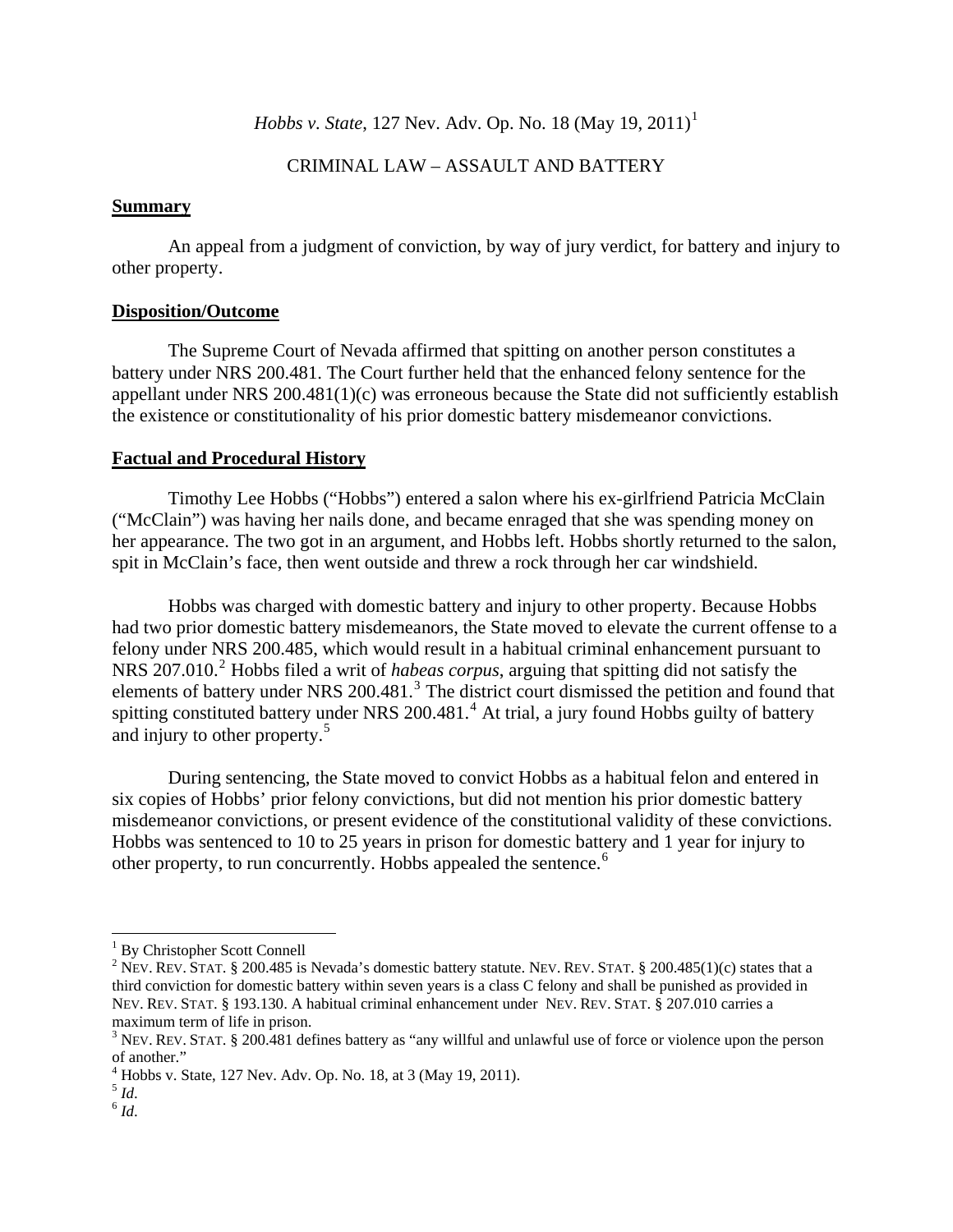#### **Discussion**

#### *Spitting on another constitutes the "use of force or violence" required for a battery under NRS § 200.481*

The Supreme Court of Nevada reviews questions of statutory interpretation *de novo*. [7](#page-2-0) NRS 200.481 defines battery as "any willful and unlawful use of force or violence upon the person of another." The statute does not include physical pain or harm as an element of battery. The Court interpreted the statute to mean that any "force… directed against a person or thing" satisfies the language used in NRS 200.481. Moreover, this interpretation is within the common law definition of battery.

The Court further held that California case law, which says that "only a slight unprivileged touching is needed to satisfy the force requirement of a criminal battery," supports this statutory interpretation.<sup>[8](#page-2-1)</sup> Furthermore, other California cases have held that "spitting" and "throwing urine in a person's face" constitutes battery.<sup>[9](#page-2-2)</sup>

Therefore, the Court found the language in NRS 200.481 to be clear; battery is "the intentional and unwanted exertion of force upon another." Harm, injury, or discomfort are not elements of battery for the purposes of the statute.

#### *The State failed to establish the requisite prior domestic battery misdemeanor convictions to enhance Hobbs' current offense to a felony*

Second, the Court held that the State had a due process burden to "prove each element of a sentence enhancement beyond a reasonable doubt or to make an affirmative showing of the constitutional validity of the prior misdemeanor convictions."[10](#page-2-3) Under Nevada's domestic battery statute, a third offense within seven years shall be enhanced to a class C felony pursuant to NRS 193.130. However, NRS 200.485(1)(c) states that "the facts concerning a prior offense must be… proved at the time of sentencing…."<sup>[11](#page-2-4)</sup> Therefore, the State has the burden of "proving" each element of a sentence enhancement beyond a reasonable doubt."<sup>[12](#page-2-5)</sup> A conviction is constitutionally valid when "counsel was present …[or] validly waived, and … the spirit of constitutional principles was respected in the prior misdemeanor proceedings."<sup>[13](#page-2-6)</sup>

Here, the State indicated it would seek an elevated sentence if Hobbs was convicted. The State also presented evidence of the prior misdemeanor convictions during the preliminary hearing in justice court, but did not present this evidence or establish its constitutional validity at the district court sentencing. The prior offences presented in the justice court had the limited and

<span id="page-2-0"></span> $^{7}$  *Id.* at 4.

<span id="page-2-1"></span>People v. Ausbie, 20 Cal. Rptr. 3d 371, 375 n.2 (2004).

<sup>&</sup>lt;sup>9</sup> People v. Hamilton, 200 P.3d 898, 953-54 (Cal. 2009); People v. Pinholster, 824 P.2d 571, 622 (Cal. 1992).

<span id="page-2-3"></span><span id="page-2-2"></span><sup>&</sup>lt;sup>10</sup> Hobbs v. State, 127 Nev. Adv. Op. No. 18, at 9, n. 4 (May 19, 2011) (citing Phipps v. State, 111 Nev. 1276, 1280, 903 P.2d 820, 823 (1995)).<br><sup>11</sup> Nev. Rev. Stat. § 200.485(1)(c) (2007).

<span id="page-2-4"></span>

<span id="page-2-5"></span><sup>&</sup>lt;sup>12</sup> Hobbs v. State, 127 Nev. Adv. Op. No. 18, at 9, n. 4 (May 19, 2011) (citing Phipps v. State, 111 Nev. 1276, 1280, 903 P.2d 820, 823 (1995)).

<span id="page-2-6"></span><sup>&</sup>lt;sup>13</sup> Hobbs v. State, 127 Nev. Adv. Op. No. 18, at 10 (May 19, 2011) (citing Dressler v. State, 107 Nev. 686, 697, 819 P.2d 1288, 1295 (1991)).